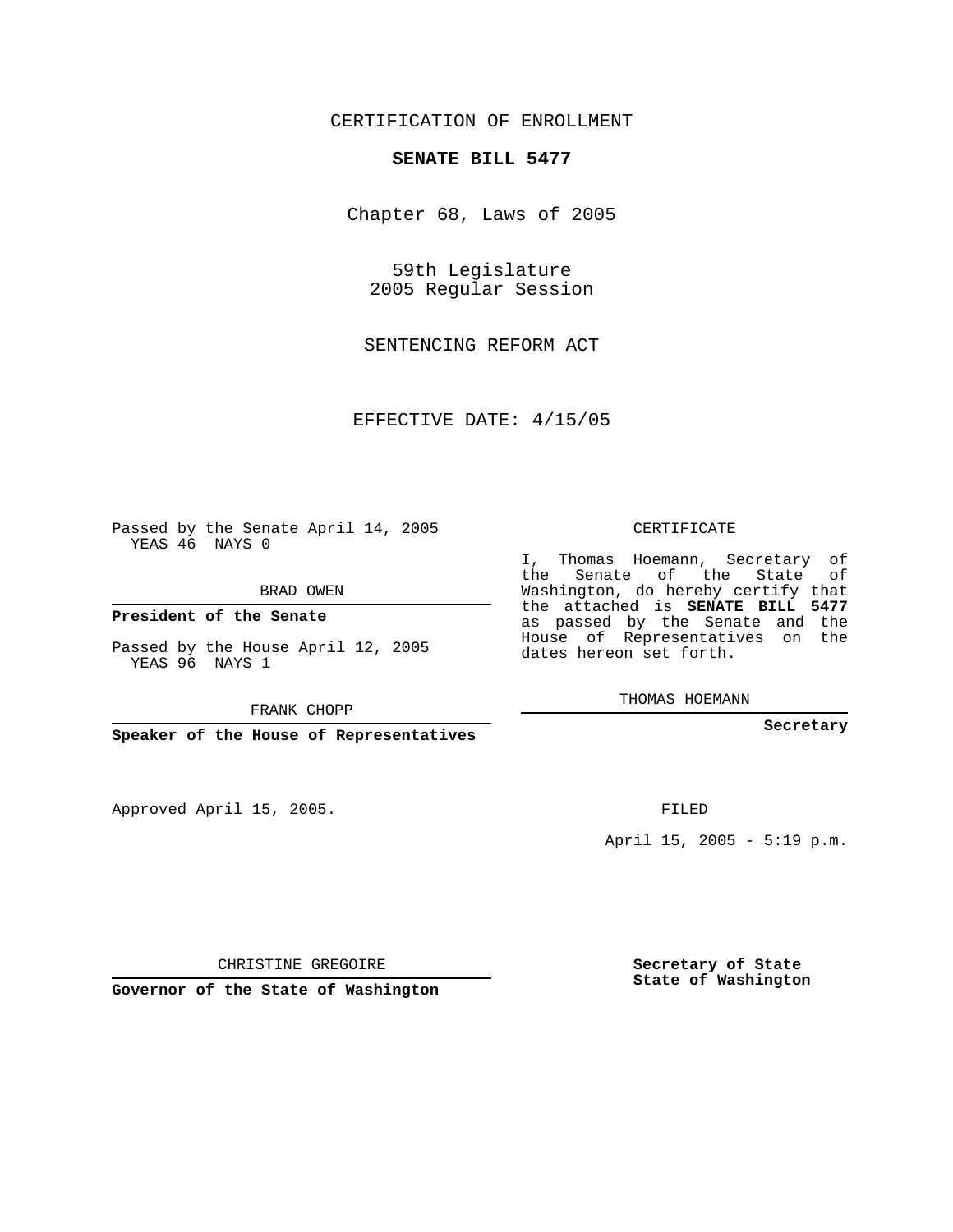## **SENATE BILL 5477** \_\_\_\_\_\_\_\_\_\_\_\_\_\_\_\_\_\_\_\_\_\_\_\_\_\_\_\_\_\_\_\_\_\_\_\_\_\_\_\_\_\_\_\_\_

\_\_\_\_\_\_\_\_\_\_\_\_\_\_\_\_\_\_\_\_\_\_\_\_\_\_\_\_\_\_\_\_\_\_\_\_\_\_\_\_\_\_\_\_\_

## AS AMENDED BY THE HOUSE

Passed Legislature - 2005 Regular Session

**State of Washington 59th Legislature 2005 Regular Session**

**By** Senators Kline, Brandland, Hargrove, Esser, Fairley, Kastama, Shin, Pridemore, Weinstein, Haugen, Berkey, Prentice and Rockefeller

Read first time 01/26/2005. Referred to Committee on Judiciary.

1 AN ACT Relating to sentencing outside the standard sentence range; amending RCW 9.94A.530 and 9.94A.535; adding a new section to chapter 9.94A RCW; creating new sections; and declaring an emergency.

BE IT ENACTED BY THE LEGISLATURE OF THE STATE OF WASHINGTON:

 NEW SECTION. **Sec. 1.** The legislature intends to conform the sentencing reform act, chapter 9.94A RCW, to comply with the ruling in *Blakely v. Washington,* 542 U.S. ... (2004). In that case, the United States supreme court held that a criminal defendant has a Sixth Amendment right to have a jury determine beyond a reasonable doubt any aggravating fact, other than the fact of a prior conviction, that is used to impose greater punishment than the standard range or standard conditions. The legislature intends that aggravating facts, other than the fact of a prior conviction, will be placed before the jury. The legislature intends that the sentencing court will then decide whether or not the aggravating fact is a substantial and compelling reason to impose greater punishment. The legislature intends to create a new criminal procedure for imposing greater punishment than the standard range or conditions and to codify existing common law aggravating factors, without expanding or restricting existing statutory or common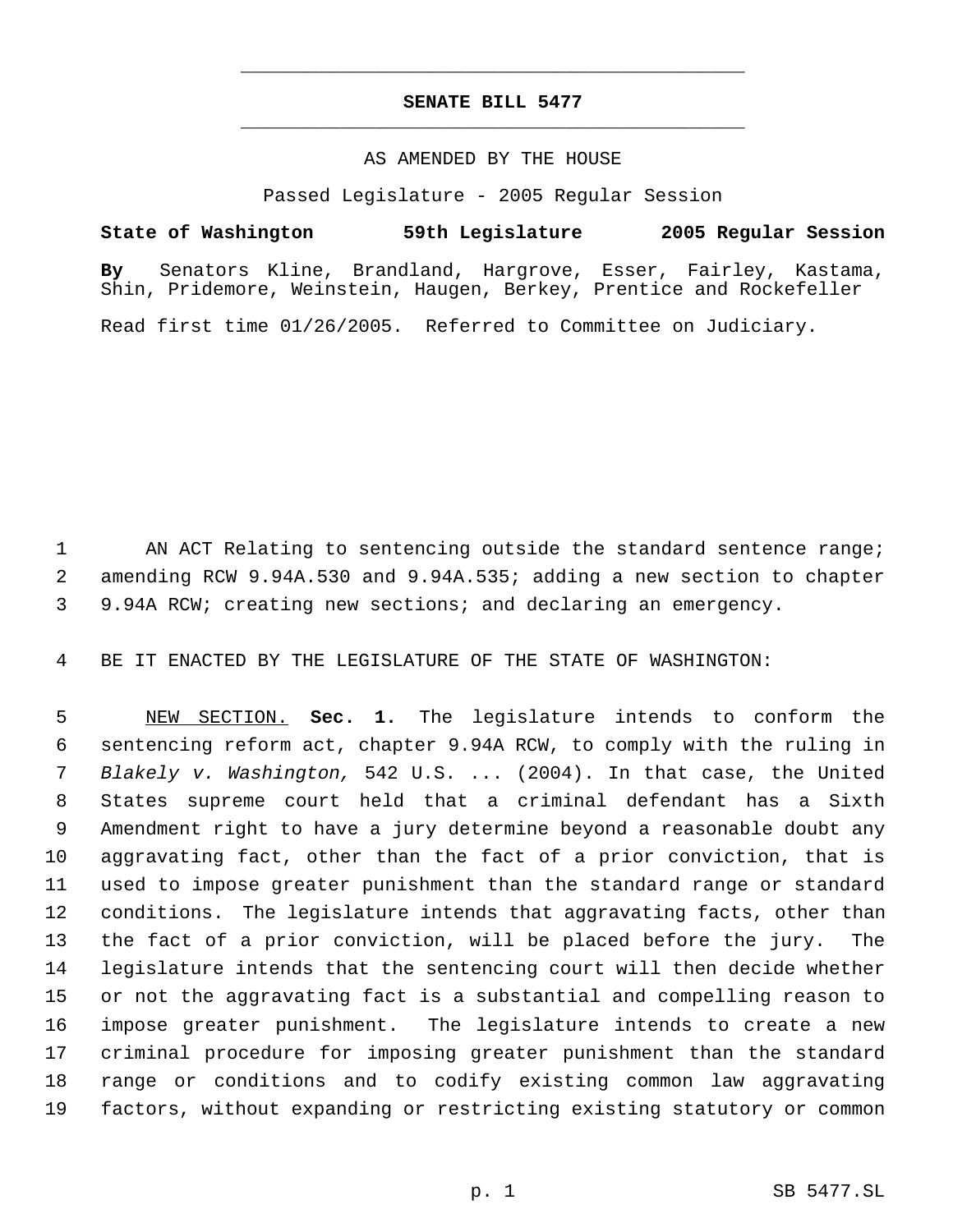law aggravating circumstances. The legislature does not intend the codification of common law aggravating factors to expand or restrict currently available statutory or common law aggravating circumstances. The legislature does not intend to alter how mitigating facts are to be determined under the sentencing reform act, and thus intends that mitigating facts will be found by the sentencing court by a preponderance of the evidence.

 While the legislature intends to bring the sentencing reform act into compliance as previously indicated, the legislature recognizes the need to restore the judicial discretion that has been limited as a result of the *Blakely* decision.

 **Sec. 2.** RCW 9.94A.530 and 2002 c 290 s 18 are each amended to read as follows:

 (1) The intersection of the column defined by the offender score and the row defined by the offense seriousness score determines the standard sentence range (see RCW 9.94A.510, (Table 1) and RCW 9.94A.517, (Table 3)). The additional time for deadly weapon findings 18 or for ((those offenses enumerated)) other adjustments as specified in 19 RCW 9.94A.533(( $(4)$  that were committed in a state correctional facility  $or$  county  $jail)$  shall be added to the entire standard sentence range. The court may impose any sentence within the range that it deems appropriate. All standard sentence ranges are expressed in terms of total confinement.

 (2) In determining any sentence other than a sentence above the 25 standard range, the trial court may rely on no more information than is admitted by the plea agreement, or admitted, acknowledged, or proved in 27 a trial or at the time of sentencing, or proven pursuant to section 4 28 of this act. Acknowledgement includes not objecting to information stated in the presentence reports. Where the defendant disputes material facts, the court must either not consider the fact or grant an evidentiary hearing on the point. The facts shall be deemed proved at 32 the hearing by a preponderance of the evidence, except as otherwise specified in section 4 of this act.

 (3) In determining any sentence above the standard sentence range, the court shall follow the procedures set forth in section 4 of this act. Facts that establish the elements of a more serious crime or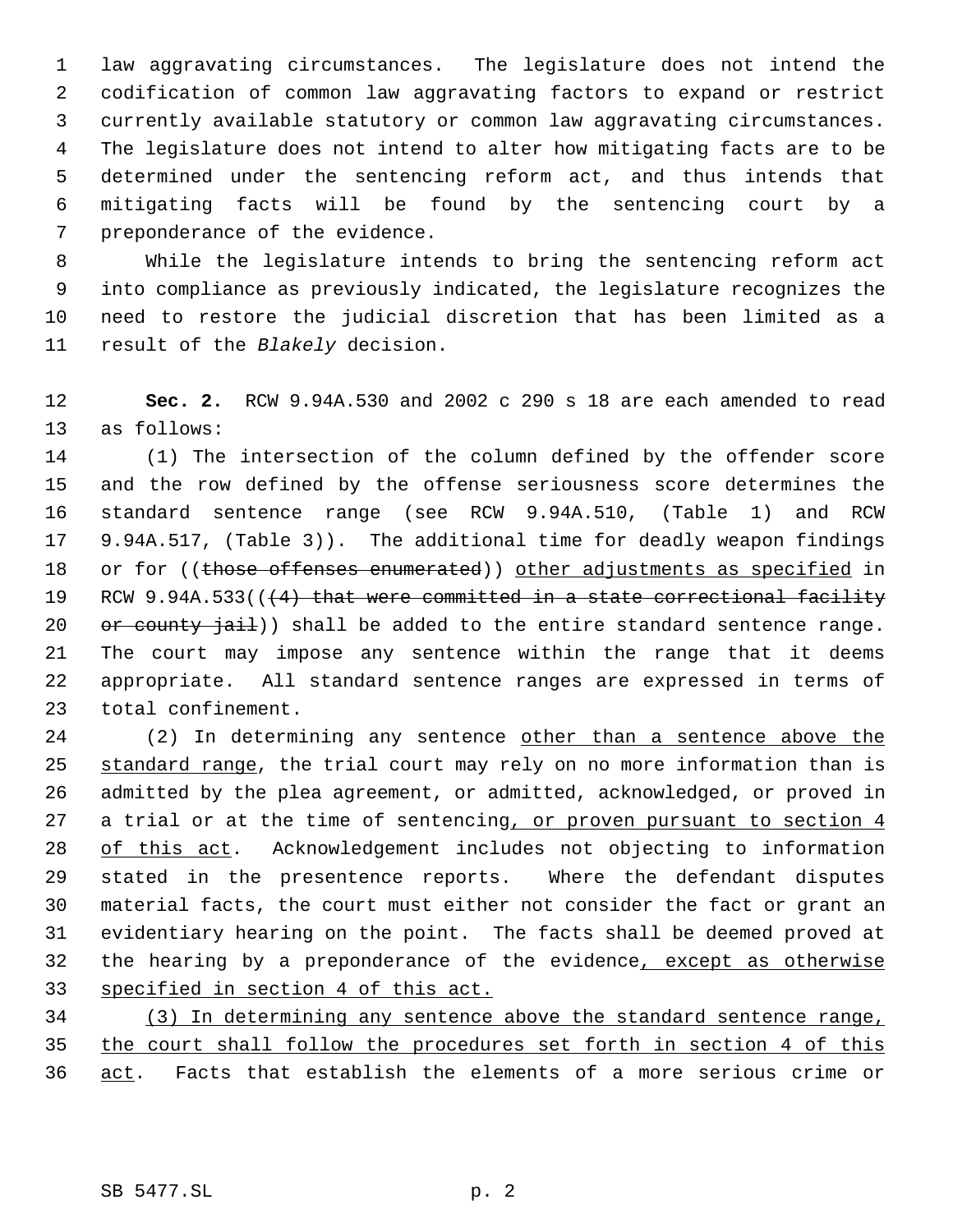additional crimes may not be used to go outside the standard sentence range except upon stipulation or when specifically provided for in RCW 9.94A.535(2) (d), (e), (g), and (h).

 **Sec. 3.** RCW 9.94A.535 and 2003 c 267 s 4 are each amended to read as follows:

 The court may impose a sentence outside the standard sentence range for an offense if it finds, considering the purpose of this chapter, that there are substantial and compelling reasons justifying an 9 exceptional sentence. Facts supporting aggravated sentences, other 10 than the fact of a prior conviction, shall be determined pursuant to the provisions of section 4 of this act.

 Whenever a sentence outside the standard sentence range is imposed, the court shall set forth the reasons for its decision in written findings of fact and conclusions of law. A sentence outside the 15 standard sentence range shall be a determinate sentence ((unless it is imposed on an offender sentenced under RCW 9.94A.712. An exceptional sentence imposed on an offender sentenced under RCW 9.94A.712 shall be 18 to a minimum term set by the court and a maximum term equal to the 19 statutory maximum sentence for the offense of conviction under chapter 20 9A.20 RCW)).

 If the sentencing court finds that an exceptional sentence outside the standard sentence range should be imposed, the sentence is subject to review only as provided for in RCW 9.94A.585(4).

 A departure from the standards in RCW 9.94A.589 (1) and (2) governing whether sentences are to be served consecutively or concurrently is an exceptional sentence subject to the limitations in this section, and may be appealed by the offender or the state as set forth in RCW 9.94A.585 (2) through (6).

29 ((The following are illustrative factors which the court may consider in the exercise of its discretion to impose an exceptional sentence. The following are illustrative only and are not intended to 32 be exclusive reasons for exceptional sentences.))

33 (1) Mitigating Circumstances - Court to Consider 34 The court may impose an exceptional sentence below the standard range if it finds that mitigating circumstances are established by a preponderance of the evidence. The following are illustrative only and 37 are not intended to be exclusive reasons for exceptional sentences.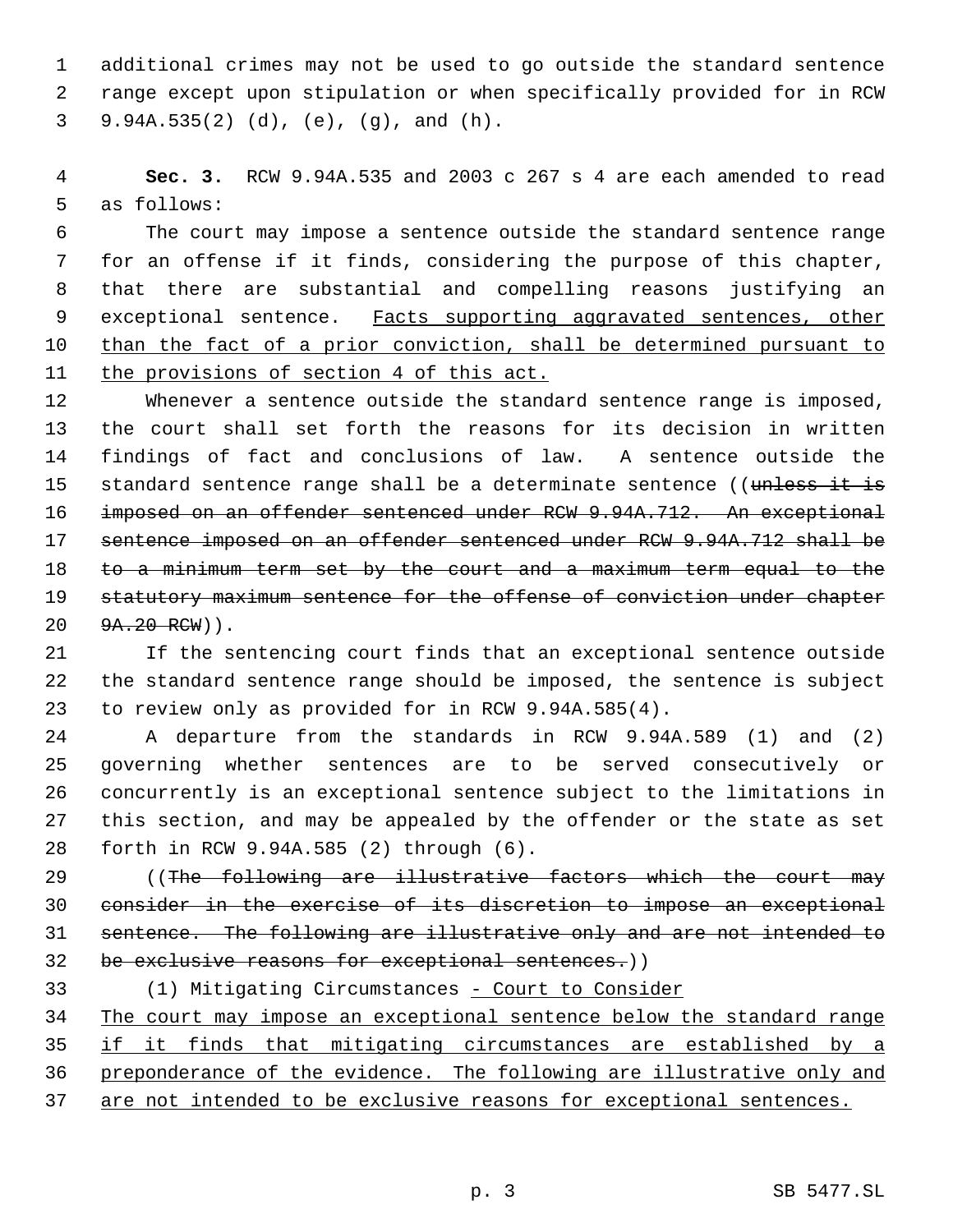(a) To a significant degree, the victim was an initiator, willing participant, aggressor, or provoker of the incident.

 (b) Before detection, the defendant compensated, or made a good faith effort to compensate, the victim of the criminal conduct for any damage or injury sustained.

 (c) The defendant committed the crime under duress, coercion, threat, or compulsion insufficient to constitute a complete defense but which significantly affected his or her conduct.

 (d) The defendant, with no apparent predisposition to do so, was induced by others to participate in the crime.

 (e) The defendant's capacity to appreciate the wrongfulness of his or her conduct, or to conform his or her conduct to the requirements of the law, was significantly impaired. Voluntary use of drugs or alcohol is excluded.

 (f) The offense was principally accomplished by another person and the defendant manifested extreme caution or sincere concern for the safety or well-being of the victim.

 (g) The operation of the multiple offense policy of RCW 9.94A.589 results in a presumptive sentence that is clearly excessive in light of the purpose of this chapter, as expressed in RCW 9.94A.010.

 (h) The defendant or the defendant's children suffered a continuing pattern of physical or sexual abuse by the victim of the offense and the offense is a response to that abuse.

24 (2) Aggravating Circumstances - Considered and Imposed by the Court The trial court may impose an aggravated exceptional sentence without a finding of fact by a jury under the following circumstances: 27 (a) The defendant and the state both stipulate that justice is best served by the imposition of an exceptional sentence outside the standard range, and the court finds the exceptional sentence to be consistent with and in furtherance of the interests of justice and the purposes of the sentencing reform act.

 (b) The defendant's prior unscored misdemeanor or prior unscored foreign criminal history results in a presumptive sentence that is clearly too lenient in light of the purpose of this chapter, as expressed in RCW 9.94A.010.

 (c) The defendant has committed multiple current offenses and the defendant's high offender score results in some of the current offenses going unpunished.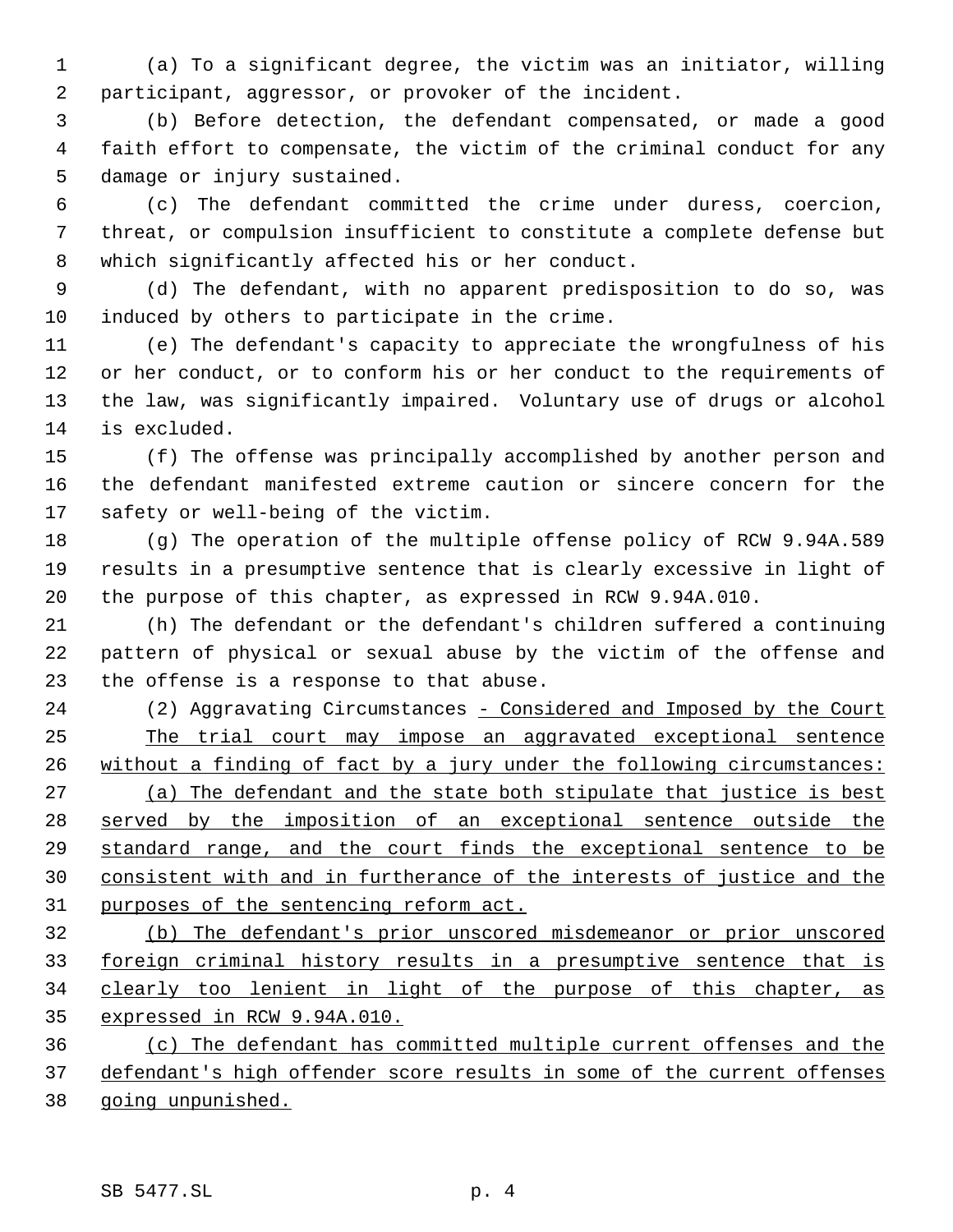(d) The failure to consider the defendant's prior criminal history which was omitted from the offender score calculation pursuant to RCW 9.94A.525 results in a presumptive sentence that is clearly too lenient.

 (3) Aggravating Circumstances - Considered By A Jury - Imposed by the Court

 Except for circumstances listed in subsection (2) of this section, 8 the following circumstances are an exclusive list of factors that can 9 support a sentence above the standard range. Such facts should be determined by procedures specified in section 4 of this act.

 (a) The defendant's conduct during the commission of the current offense manifested deliberate cruelty to the victim.

 (b) The defendant knew or should have known that the victim of the current offense was particularly vulnerable or incapable of resistance 15 ((due to extreme youth, advanced age, disability, or ill health)).

 (c) The current offense was a violent offense, and the defendant knew that the victim of the current offense was pregnant.

 (d) The current offense was a major economic offense or series of offenses, so identified by a consideration of any of the following factors:

 (i) The current offense involved multiple victims or multiple incidents per victim;

 (ii) The current offense involved attempted or actual monetary loss substantially greater than typical for the offense;

 (iii) The current offense involved a high degree of sophistication or planning or occurred over a lengthy period of time; or

 (iv) The defendant used his or her position of trust, confidence, or fiduciary responsibility to facilitate the commission of the current offense.

 (e) The current offense was a major violation of the Uniform Controlled Substances Act, chapter 69.50 RCW (VUCSA), related to trafficking in controlled substances, which was more onerous than the typical offense of its statutory definition: The presence of ANY of the following may identify a current offense as a major VUCSA:

 (i) The current offense involved at least three separate transactions in which controlled substances were sold, transferred, or possessed with intent to do so;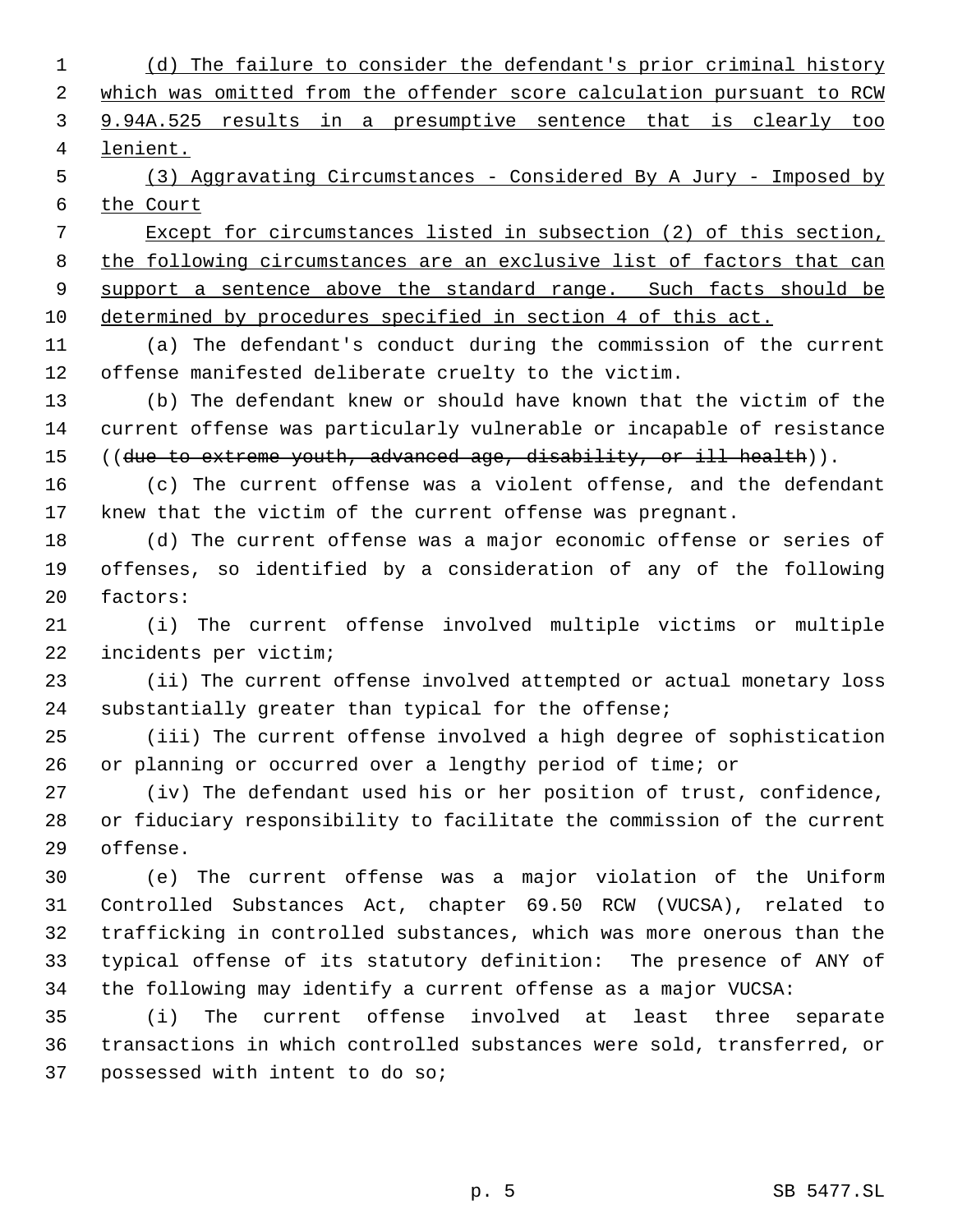(ii) The current offense involved an attempted or actual sale or transfer of controlled substances in quantities substantially larger than for personal use;

 (iii) The current offense involved the manufacture of controlled substances for use by other parties;

 (iv) The circumstances of the current offense reveal the offender to have occupied a high position in the drug distribution hierarchy;

 (v) The current offense involved a high degree of sophistication or planning, occurred over a lengthy period of time, or involved a broad geographic area of disbursement; or

 (vi) The offender used his or her position or status to facilitate the commission of the current offense, including positions of trust, confidence or fiduciary responsibility (e.g., pharmacist, physician, or other medical professional).

 (f) The current offense included a finding of sexual motivation pursuant to RCW 9.94A.835.

 (g) The offense was part of an ongoing pattern of sexual abuse of the same victim under the age of eighteen years manifested by multiple incidents over a prolonged period of time.

 (h) The current offense involved domestic violence, as defined in RCW 10.99.020, and one or more of the following was present:

 (i) The offense was part of an ongoing pattern of psychological, physical, or sexual abuse of the victim manifested by multiple incidents over a prolonged period of time;

 (ii) The offense occurred within sight or sound of the victim's or 26 the offender's minor children under the age of eighteen years; or

 (iii) The offender's conduct during the commission of the current offense manifested deliberate cruelty or intimidation of the victim.

29 (i) ((The operation of the multiple offense policy of RCW 9.94A.589 results in a presumptive sentence that is clearly too lenient in light of the purpose of this chapter, as expressed in RCW 9.94A.010.

 (i) The defendant's prior unscored misdemeanor or prior unscored foreign criminal history results in a presumptive sentence that is clearly too lenient in light of the purpose of this chapter, as expressed in RCW 9.94A.010.

36  $(k)$ )) The offense resulted in the pregnancy of a child victim of rape.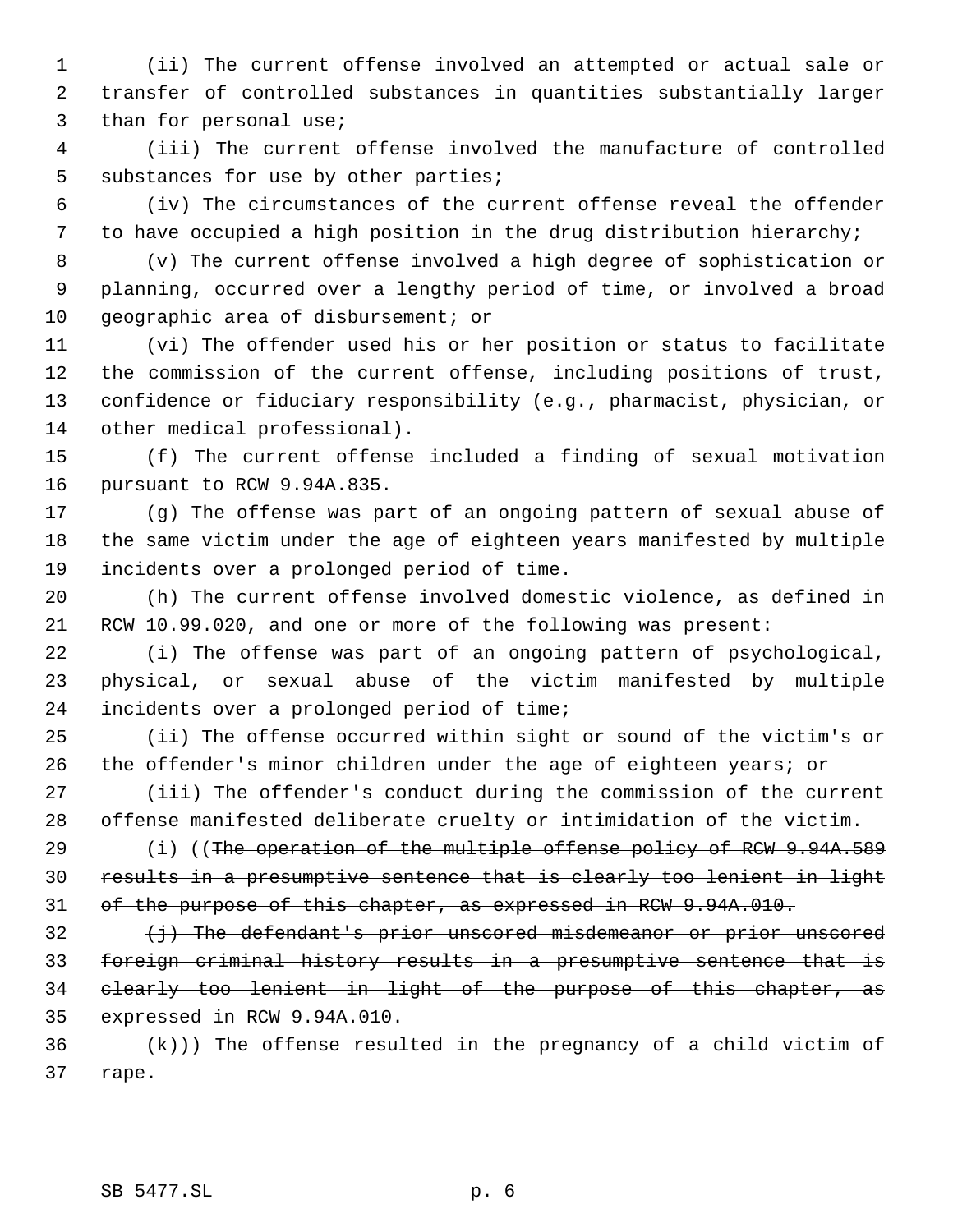$((\{\pm\})$  (j) The defendant knew that the victim of the current offense was a youth who was not residing with a legal custodian and the defendant established or promoted the relationship for the primary purpose of victimization. (( $(m)$ ))  $(k)$  The offense was committed with the intent to obstruct or impair human or animal health care or agricultural or forestry research or commercial production.  $((+)+)$  (1) The current offense is trafficking in the first degree or trafficking in the second degree and any victim was a minor at the time of the offense. (m) The offense involved a high degree of sophistication or planning. (n) The defendant used his or her position of trust, confidence, or fiduciary responsibility to facilitate the commission of the current offense. (o) The defendant committed a current sex offense, has a history of 17 sex offenses, and is not amenable to treatment. (p) The offense involved an invasion of the victim's privacy. (q) The defendant demonstrated or displayed an egregious lack of remorse. (r) The offense involved a destructive and foreseeable impact on persons other than the victim. (s) The defendant committed the offense to obtain or maintain his 24 or her membership or to advance his or her position in the hierarchy of an organization, association, or identifiable group. (t) The defendant committed the current offense shortly after being released from incarceration. 28 (u) The current offense is a burglary and the victim of the burglary was present in the building or residence when the crime was committed. (v) The offense was committed against a law enforcement officer who was performing his or her official duties at the time of the offense, the offender knew that the victim was a law enforcement officer, and the victim's status as a law enforcement officer is not an element of the offense. (w) The defendant committed the offense against a victim who was acting as a good samaritan.

p. 7 SB 5477.SL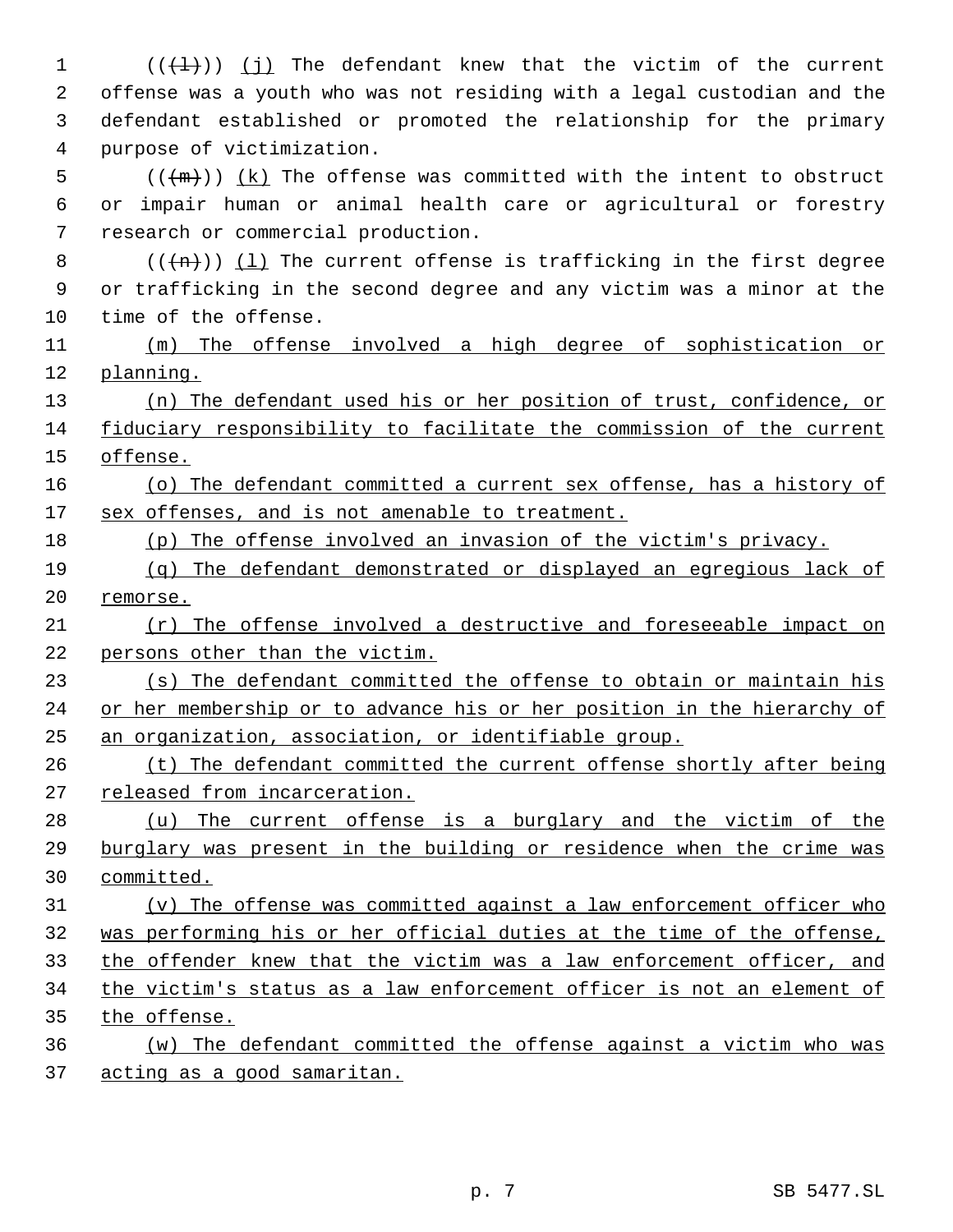(x) The defendant committed the offense against a public official 2 or officer of the court in retaliation of the public official's performance of his or her duty to the criminal justice system.

 (y) The victim's injuries substantially exceed the level of bodily 5 harm necessary to satisfy the elements of the offense. This aggravator is not an exception to RCW 9.94A.530(2).

 NEW SECTION. **Sec. 4.** A new section is added to chapter 9.94A RCW to read as follows:

 (1) At any time prior to trial or entry of the guilty plea if substantial rights of the defendant are not prejudiced, the state may give notice that it is seeking a sentence above the standard sentencing range. The notice shall state aggravating circumstances upon which the requested sentence will be based.

 (2) The facts supporting aggravating circumstances shall be proved to a jury beyond a reasonable doubt. The jury's verdict on the aggravating factor must be unanimous, and by special interrogatory. If a jury is waived, proof shall be to the court beyond a reasonable doubt, unless the defendant stipulates to the aggravating facts.

 (3) Evidence regarding any facts supporting aggravating circumstances under RCW 9.94A.535(3) (a) through (y), shall be presented to the jury during the trial of the alleged crime, unless the state alleges the aggravating circumstances listed in RCW 9.94A.535(3) (e)(iv), (h)(i), (o), or (t). If one of these aggravating circumstances is alleged, the trial court may conduct a separate proceeding if the evidence supporting the aggravating fact is not part of the res geste of the charged crime, if the evidence is not otherwise admissible in trial of the charged crime, and if the court finds that the probative value of the evidence to the aggravated fact is substantially outweighed by its prejudicial effect on the jury's ability to determine guilt or innocence for the underlying crime.

 (4) If the court conducts a separate proceeding to determine the existence of aggravating circumstances, the proceeding shall immediately follow the trial on the underlying conviction, if possible. If any person who served on the jury is unable to continue, the court shall substitute an alternate juror.

 (5) If the jury finds, unanimously and beyond a reasonable doubt, one or more of the facts alleged by the state in support of an